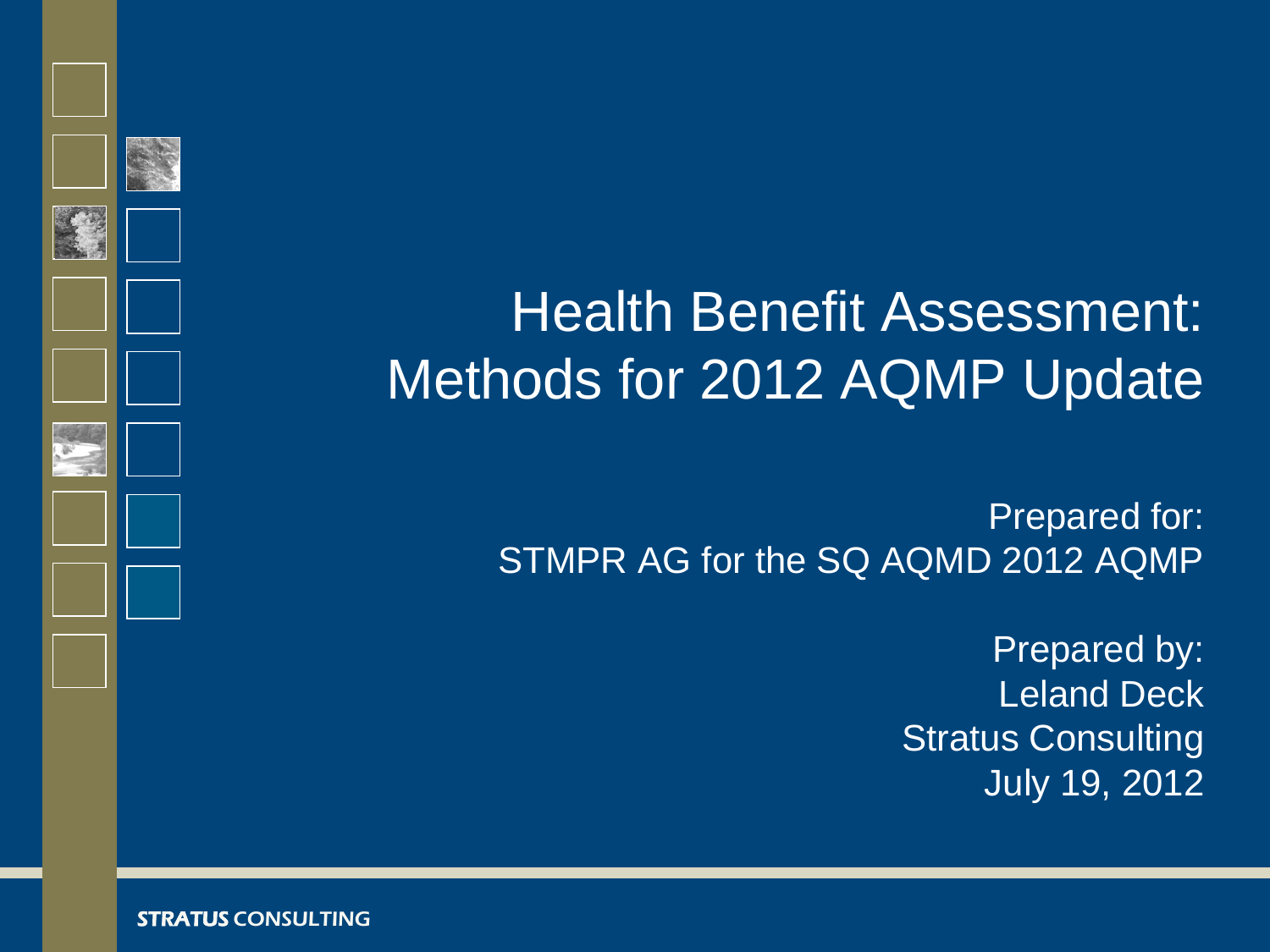

# 6 Critical Components of a Health and Valuation Analysis

- **E** Air Quality Modeling
- Population Forecasts
- □ Health Effect Categories ("Endpoints")
- □ Concentration-Response Risk Functions
- □ Public Health Data Forecasts
- **E** Health Effect Valuation Functions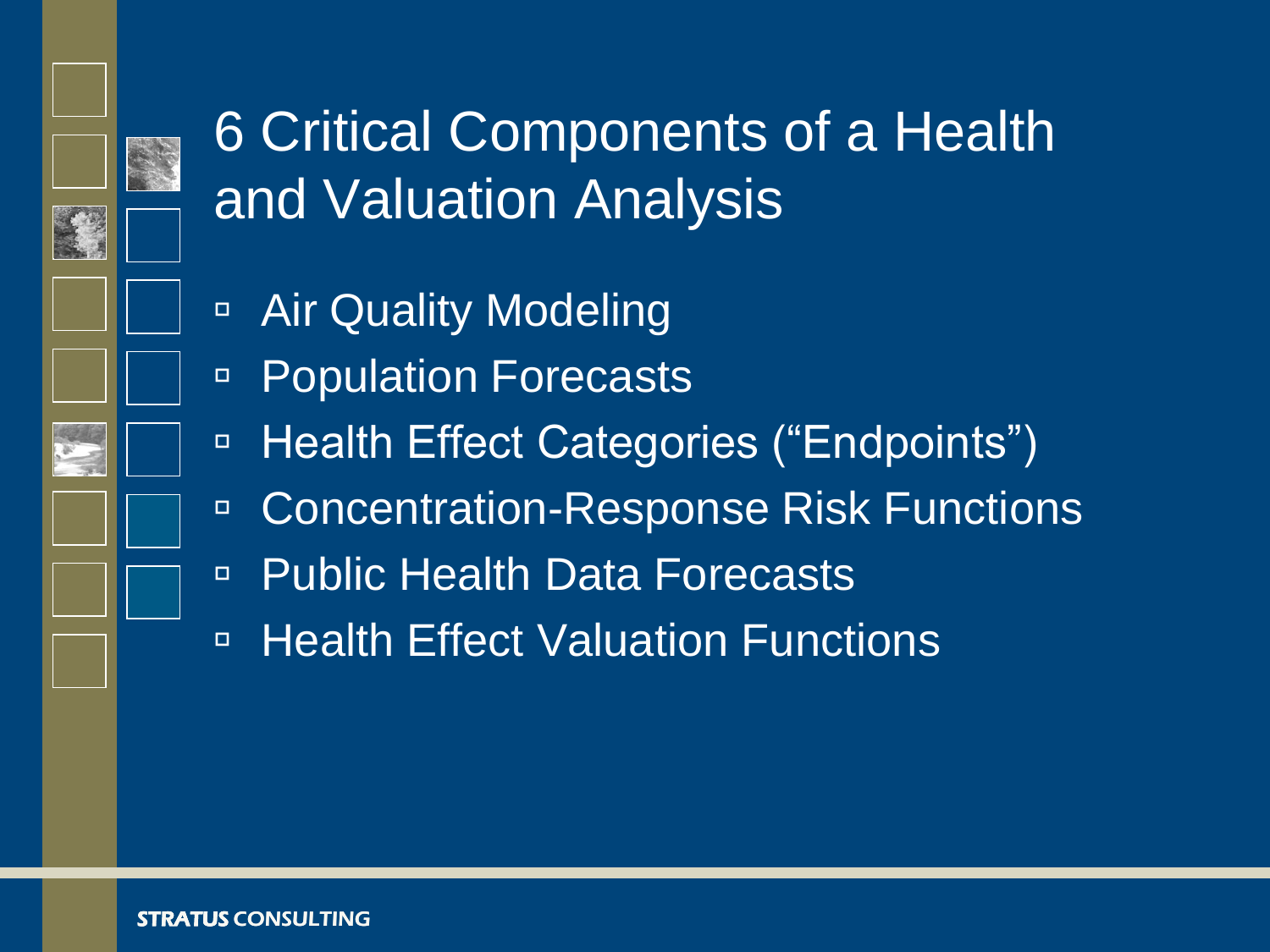# Goals of Revising Methods

- Design analysis to support 2012 AQMP
- Improve use of South Coast specific information
- Reflect new health research and understanding of air quality health issues
- Reflect new economic research and understanding of valuing health risks
- Use more recent data
- Improve communication of methods and results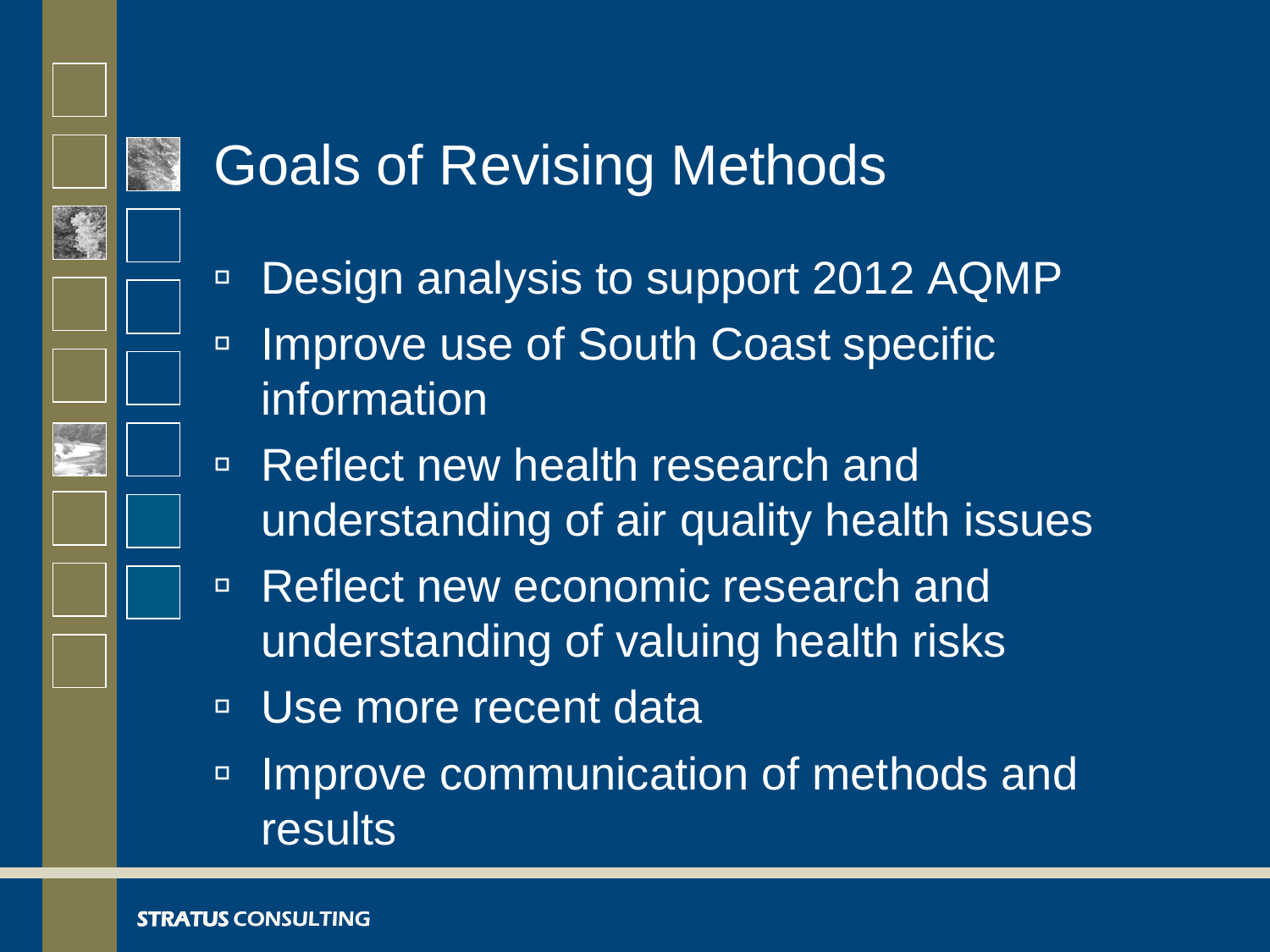

## Changes in Air Quality Modeling

- Air Quality Model
	- 2012 using CMAQ ("07 used CAMx)
	- 4 km x 4 km grid system ("07 used 5 x 5)
	- Adjusted to 2008 monitors ("07 used "05)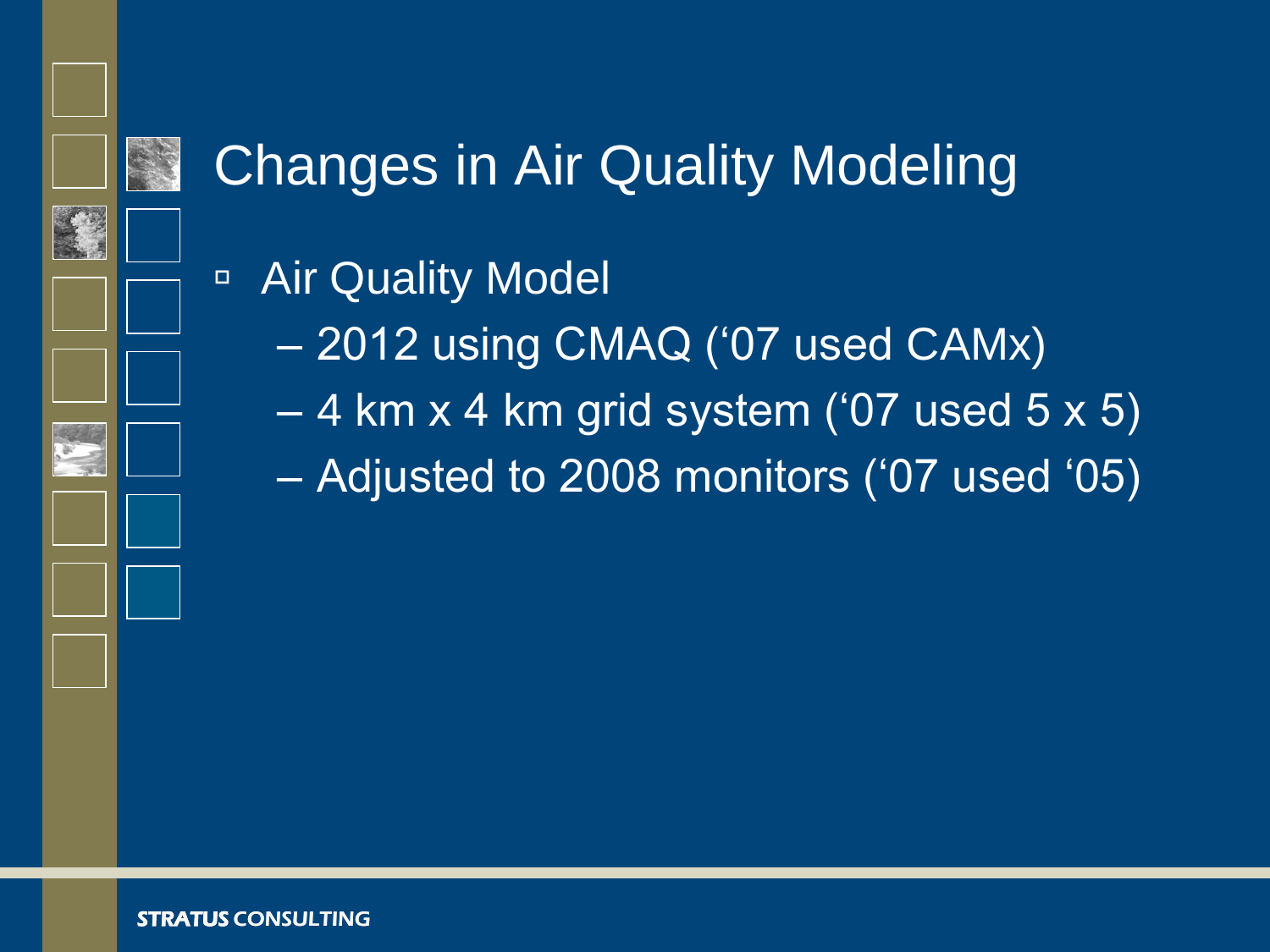

#### Changes to Population Forecasts

Forecasts for 2014, 2023

- Based on 2005-2009 American Community Survey (ACS) population
- REMI forecasts for 21 sub-County regions

□ Population (by age group) is allocated to 4km x 4km grid based on 2010 Census

– Age specific population density at 2010 Census Tract level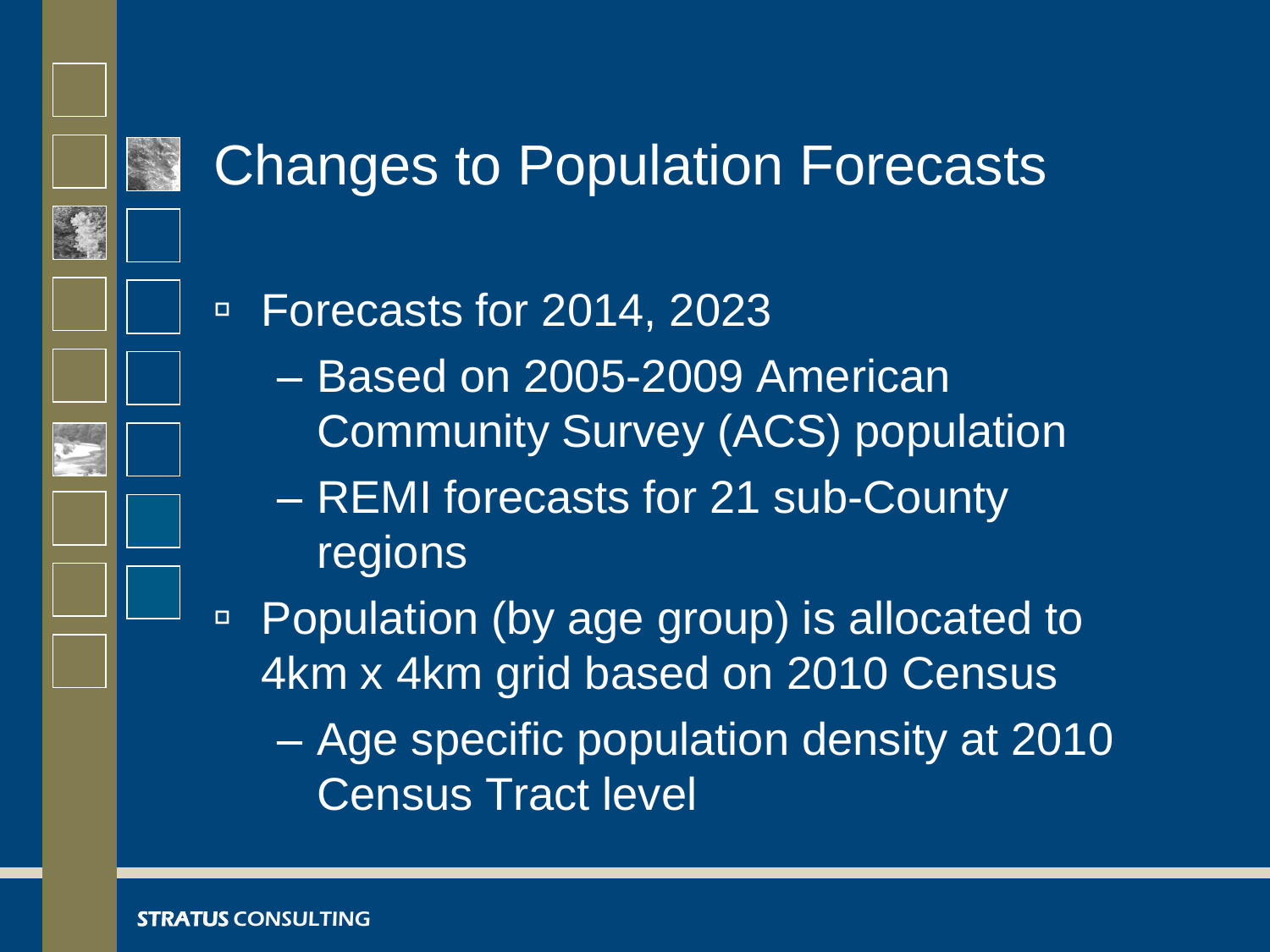# Selecting Health Effects to Quantify

#### **PM2.5 and NO2**

- "12 AQMP targets these 2 pollutants
- □ Must have both C-R function, valuation function and any required public health data (e.g., baseline incidence rates)
- Must be based on published, peer reviewed literature
- Must have methods used specifically reviewed and approved by an external peer review committee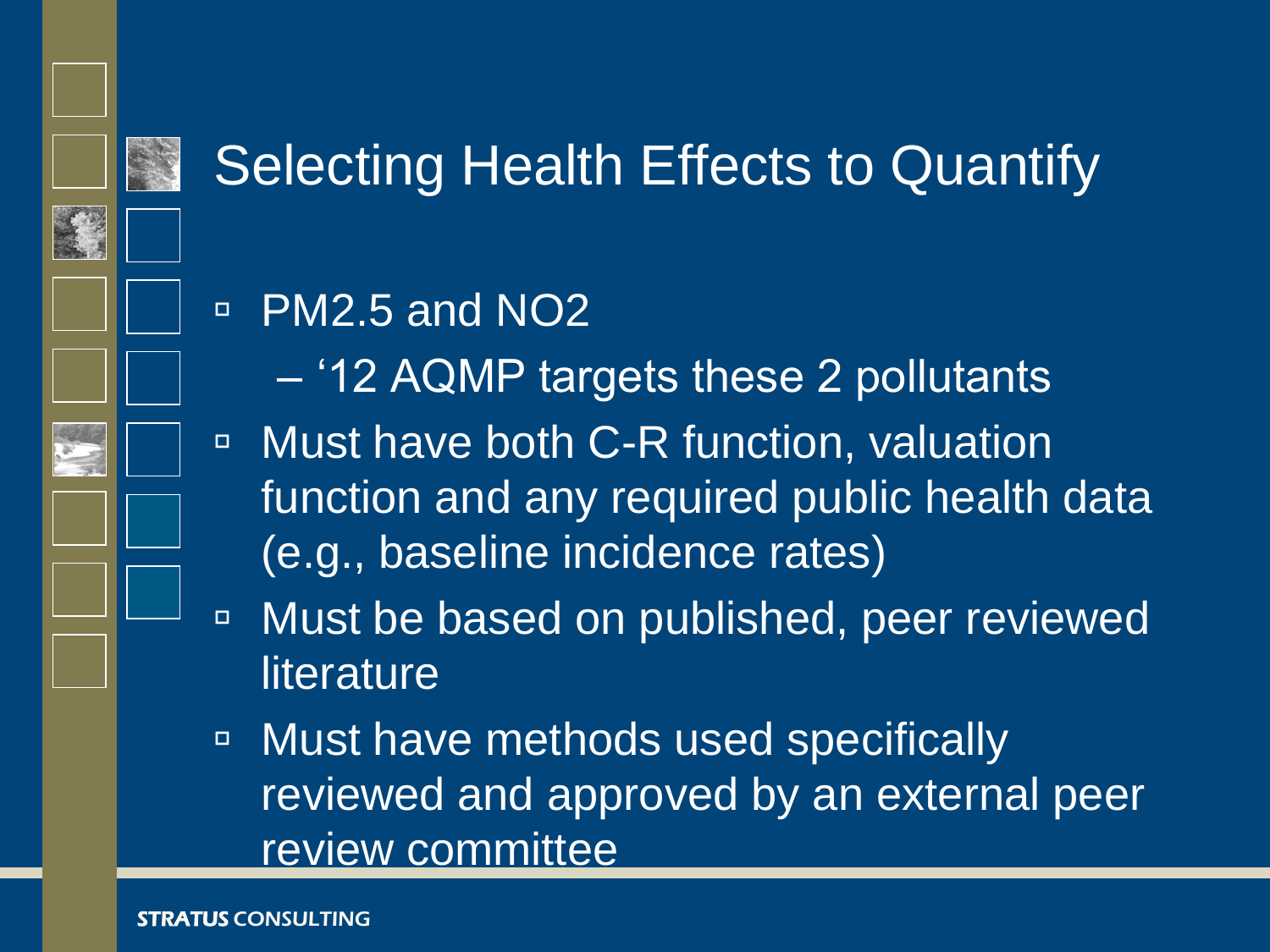

#### Quantified PM2.5 Health Effects

| <b>Health Effect</b>                       |              | In 2007 Recommended<br><b>AQMP? for 2012?</b> |
|--------------------------------------------|--------------|-----------------------------------------------|
| <b>Mortality (adult and infant)</b>        |              |                                               |
| <b>Chronic Bronchitis</b>                  | $\checkmark$ | $\boldsymbol{\mathcal{K}}$                    |
| <b>Acute Myocardial Infarction</b>         | $\checkmark$ |                                               |
| <b>Acute Respiratory Symptoms</b>          | $\checkmark$ |                                               |
| <b>Work Loss Days</b>                      |              |                                               |
| <b>Hospital Admissions, Cardiovascular</b> | $\checkmark$ |                                               |
| <b>Hospital Admissions, Respiratory</b>    |              |                                               |
| <b>Acute Bronchitis</b>                    | $\checkmark$ |                                               |
| <b>Upper Respiratory Symptoms</b>          | $\checkmark$ |                                               |
| <b>Lower Respiratory Symptoms</b>          | $\checkmark$ |                                               |
| <b>Emergency Room Visits, Respiratory</b>  |              |                                               |
| Asthma Exacerbations ("attack")            | SC           |                                               |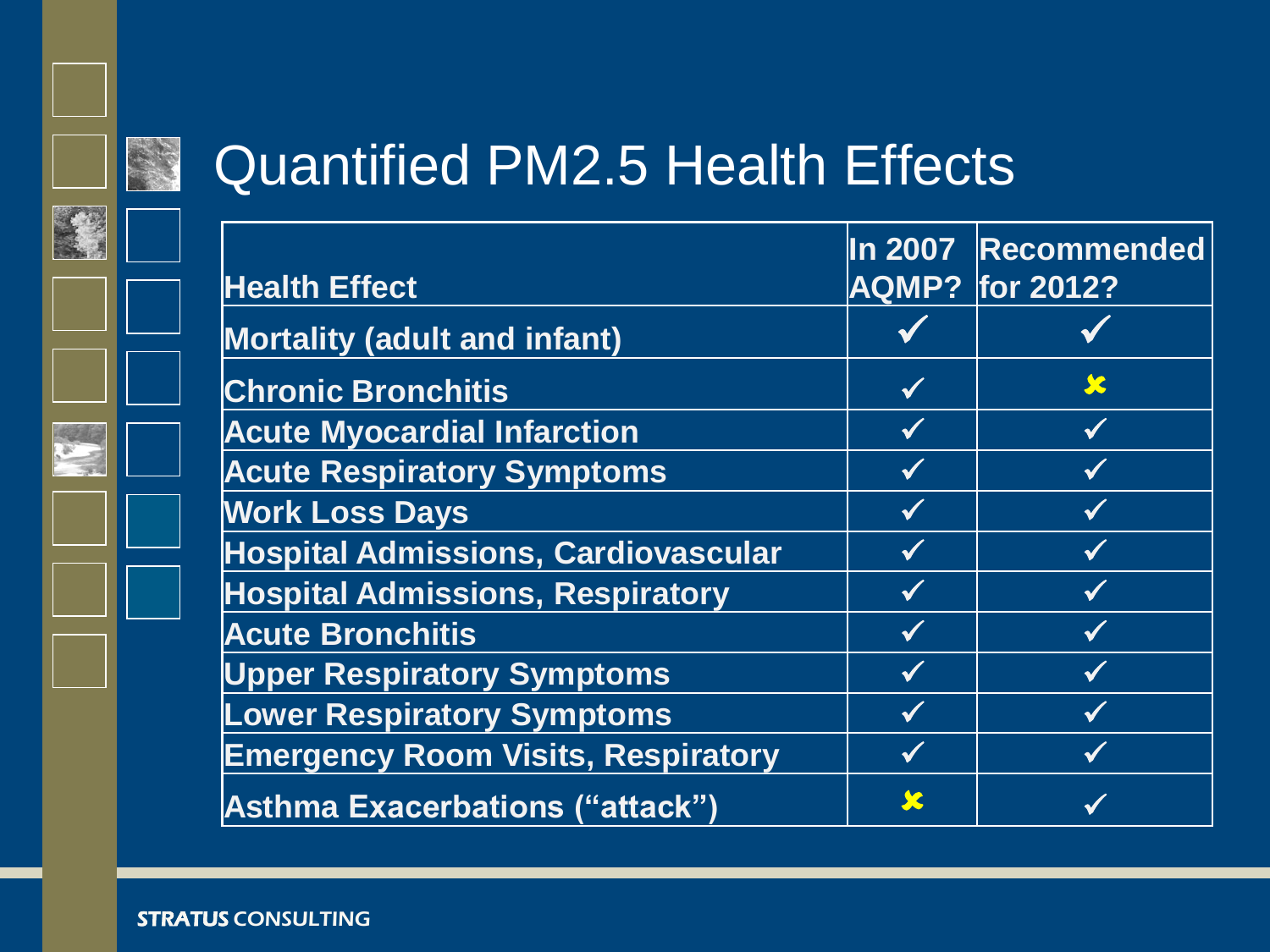

#### Quantified NO2 Health Effects

|                                           |               | In 2007 Recommended |
|-------------------------------------------|---------------|---------------------|
| <b>Health Effect</b>                      |               | AQMP? for 2012?     |
| <b>Respiratory Symptoms</b>               | $\mathcal{X}$ |                     |
| <b>Hospital Admissions, Respiratory</b>   | <b>SC</b>     | ??                  |
| <b>Emergency Room Visits, Respiratory</b> | S             | ??                  |
| <b>Asthma Exacerbations ("attack")</b>    | S             |                     |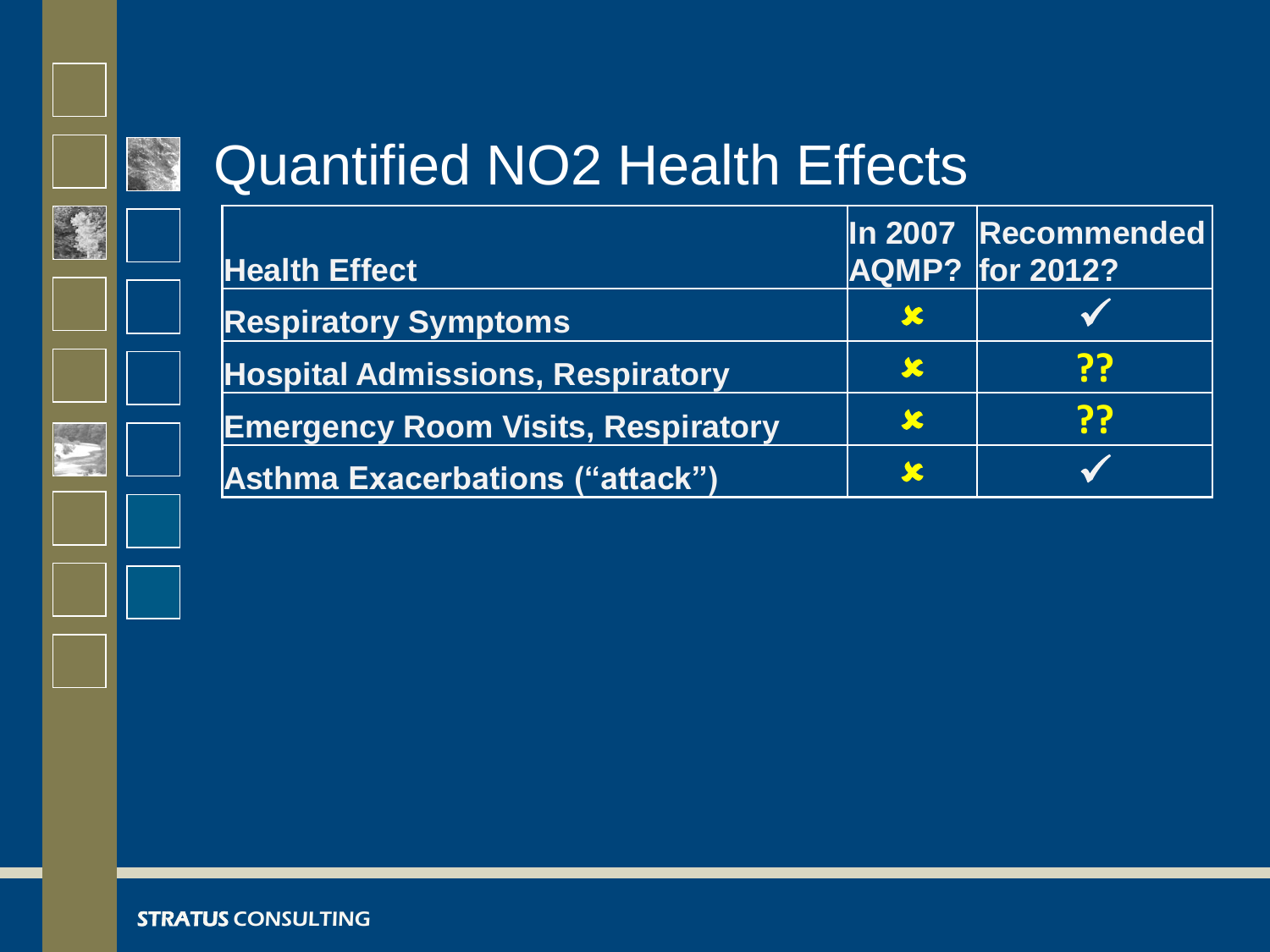

#### Mortality C-R Functions in "07 AQMP

■ 2007 used an average from 3 studies – Pope et al. (2002)

• National ACS cohort RR=1.06

– Laden et al. (2006)

• Harvard 6-Cities RR=1.15

– Jerrett et al. (2005)

- Los Angeles area data from ACS
- $RR = 1.158$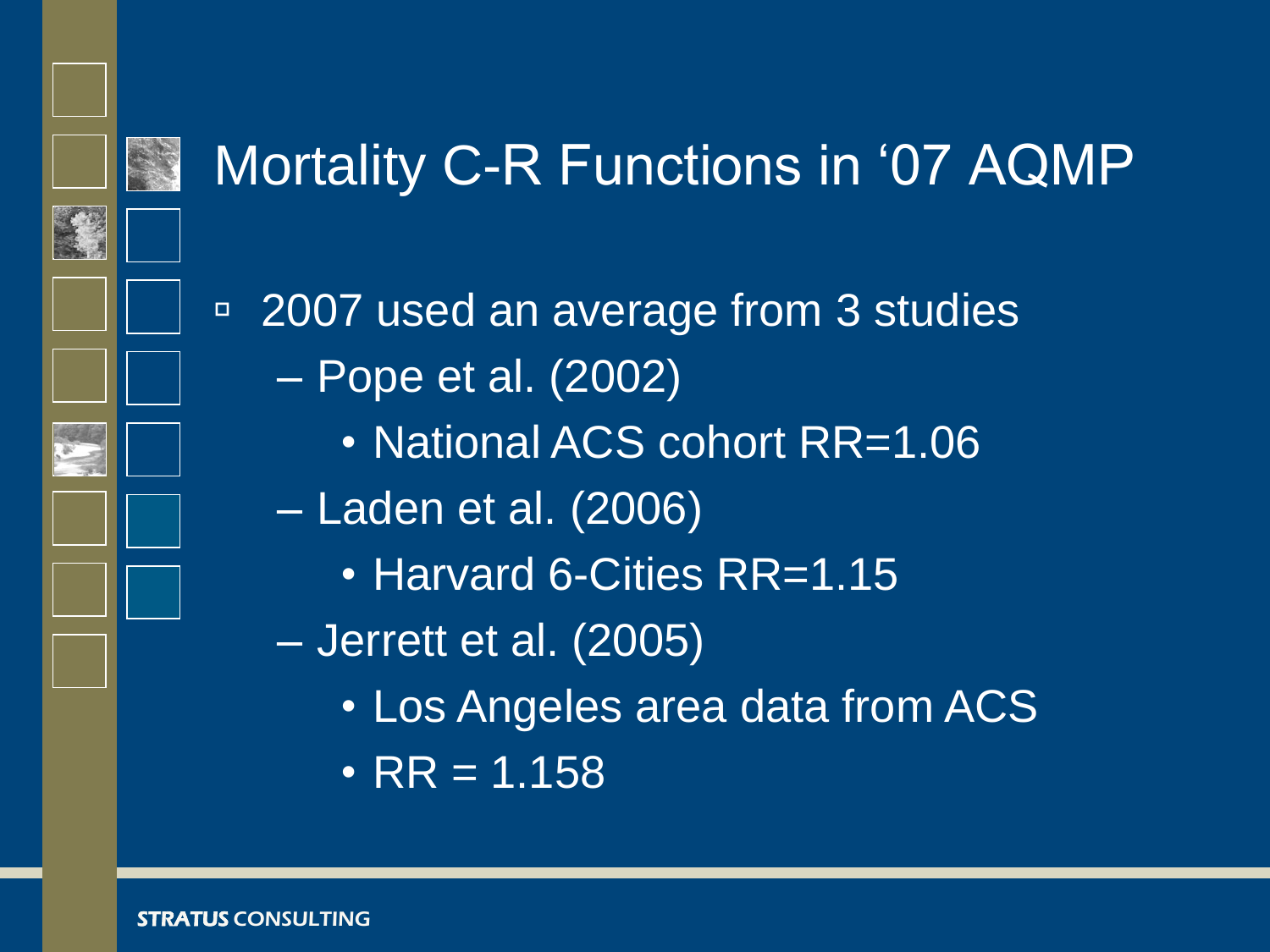

# Candidate Mortality C-R Functions for "12 AQMP

- Krewski et al. (2009) – National ACS cohort RR=1.06
- □ Laden et al. (2006) RR=1.15
- Roman et al. (2006, 2008) expert elicitation
	- Use consensus function per EPA 812 Study. RR ~ 1.11

□ Krewski et al. (2009) Los Angeles function  $-$  Subset of ACS cohort study.  $RR = 1.197$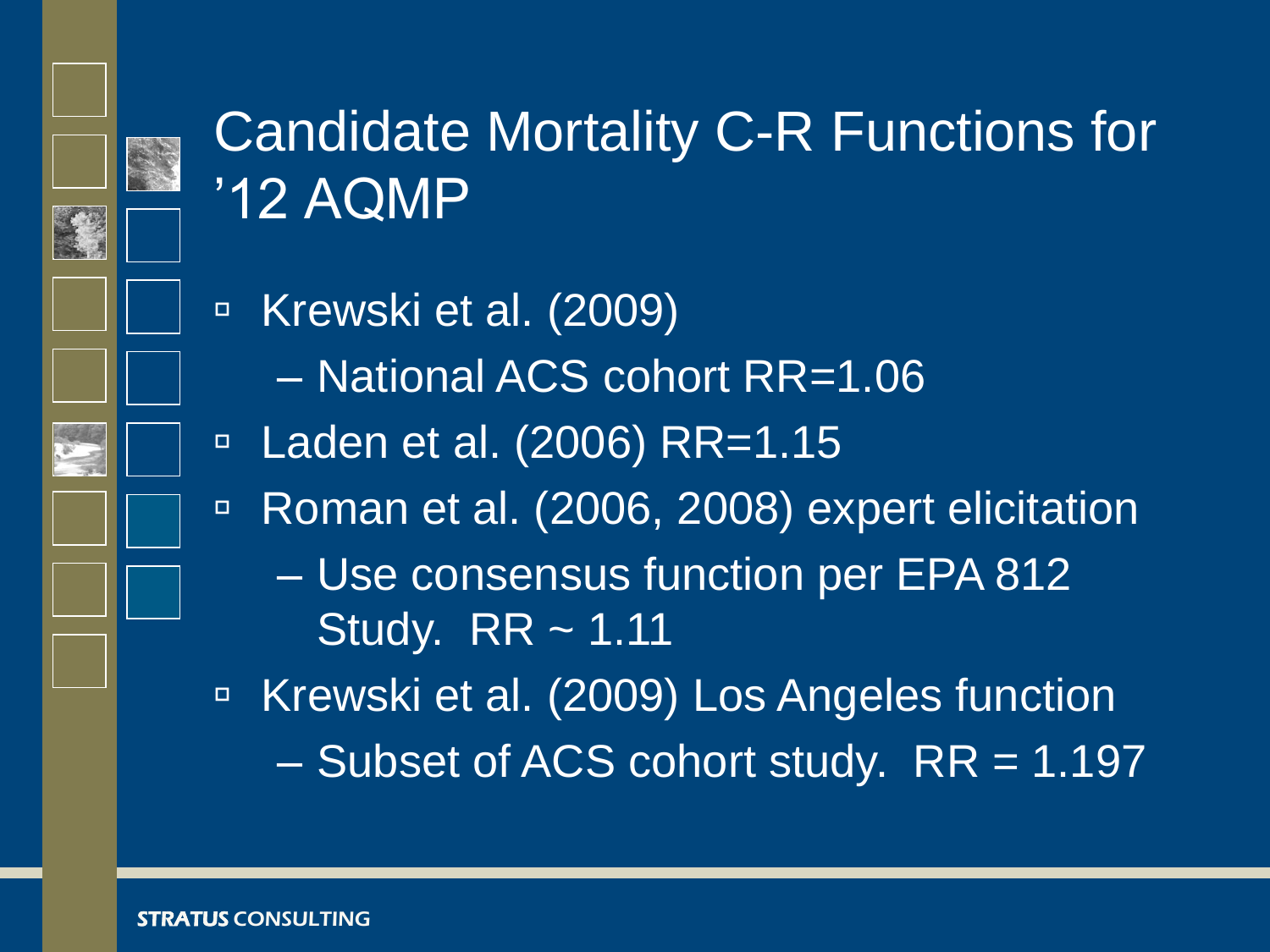# Why Krewski et al. (2009) LA study?

Expands on Jerrett et al. (2005)

- □ Based on PM2.5 monitors from 2000
	- 24 FRM monitors in LA metro area
	- Includes 6 "super site" species monitors
	- By using 2000 monitors estimation is based on PM changes resulting from targeted PM2.5 reductions
- □ Used by EPA in the 2010 Risk Assessment (part of PM2.5 process)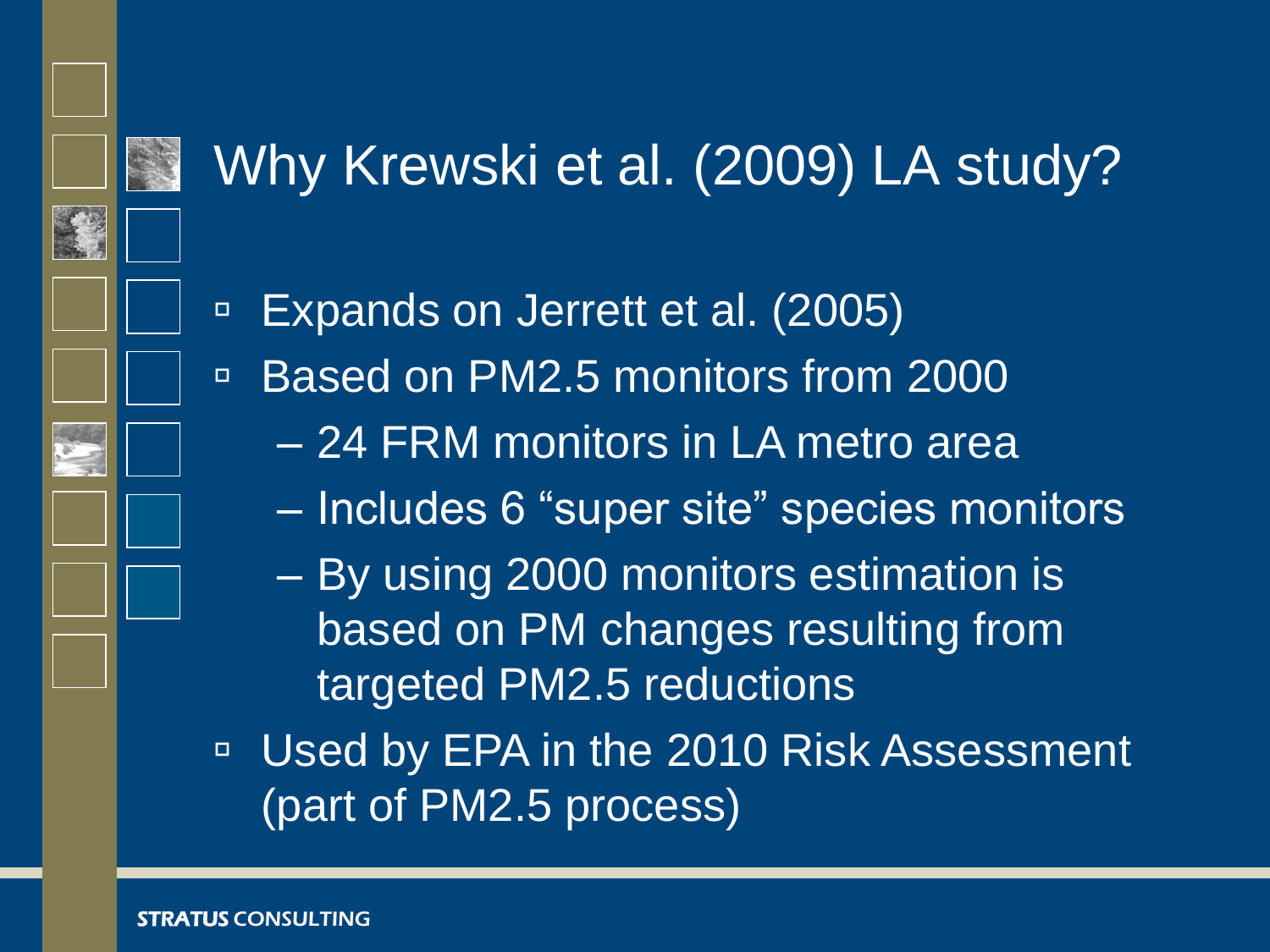#### Public Health (Incidence Data)

■ Baseline Mortality Rates

- Based on 2006-2009 data
- County and age specific forecasts to future years, consistent with Census estimates
- Hospital Admission Rates
	- Use California-specific rate
	- Limited set of LA-specific rates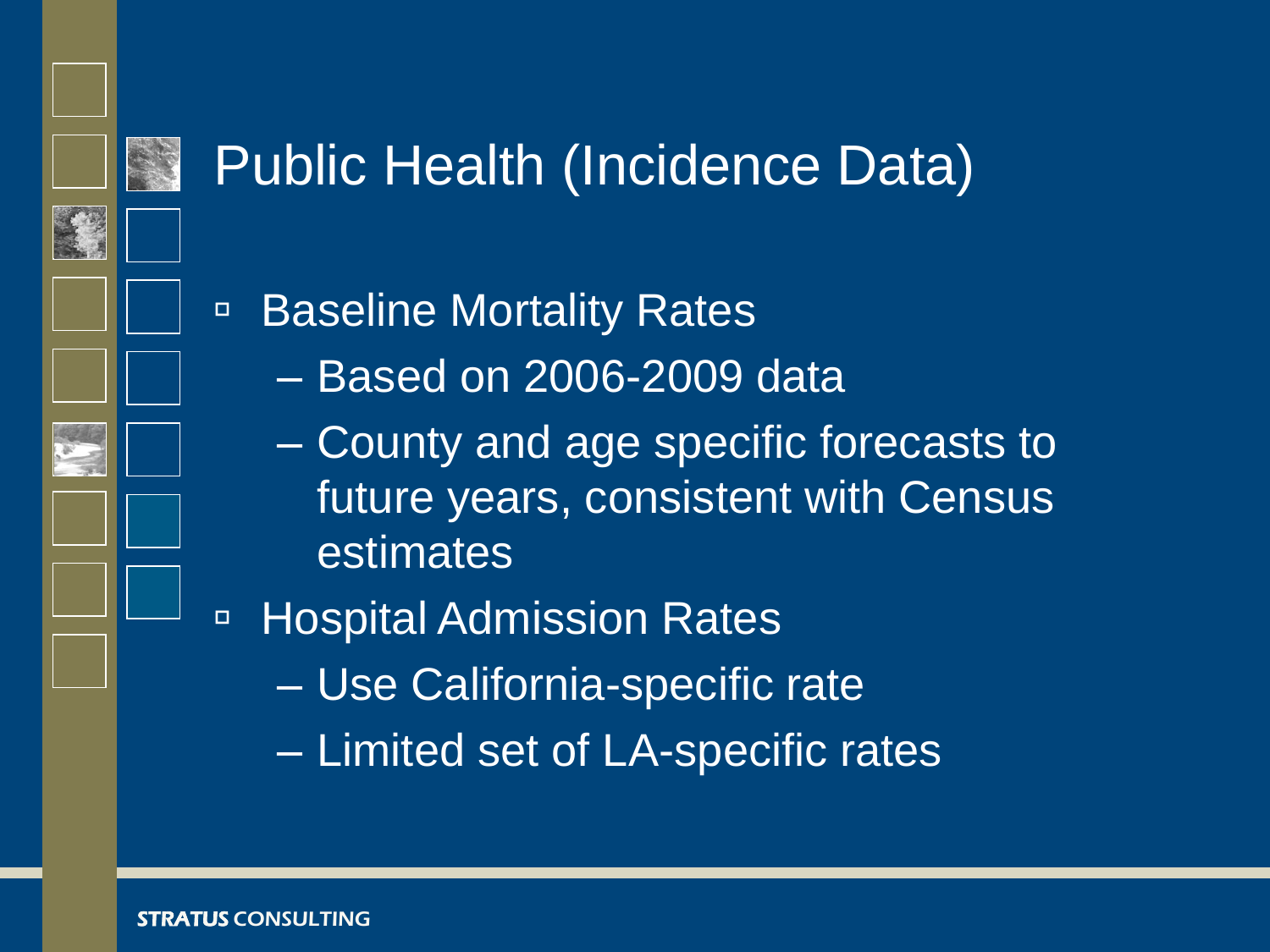# Valuing Health Effects

- **Economic Science preferred methods**
- Willingness to Pay (WTP) based demand for risk reduction
- Local estimates
- Specific to age and source of risk

### **Can't Always Get What You Want**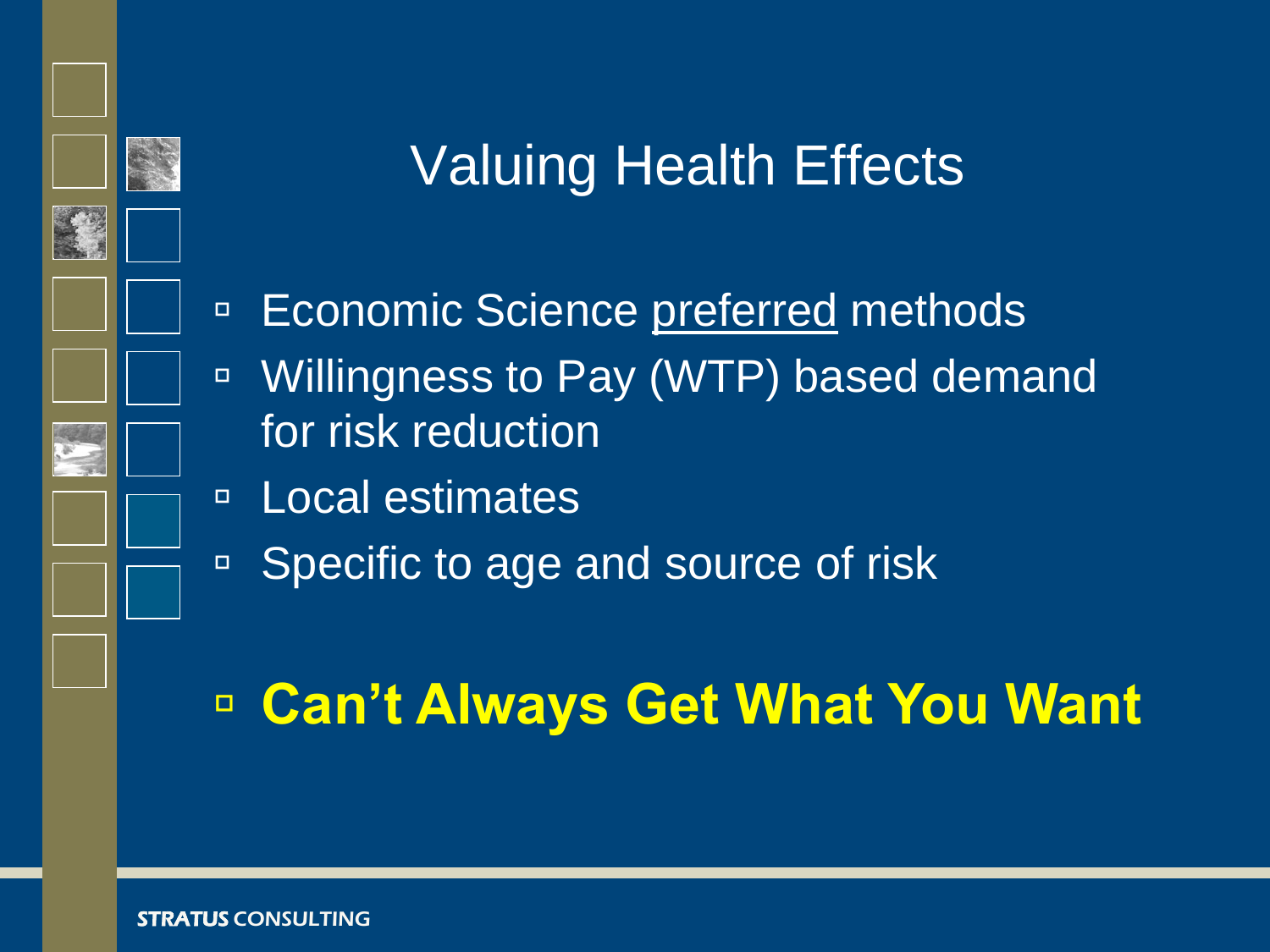

## Reality of Valuation Functions

- **E** Mixed methods
	- Do the best we can for each health effect
- WTP used for some
	- Mortality, mild morbidity symptoms
- Cost of Illness used for some
- Value of Time Lost used for some
- **Lost income used for some**
- **E** MIXED MODE IS COMMON
- □ Local WTP is rare; local COI & income exist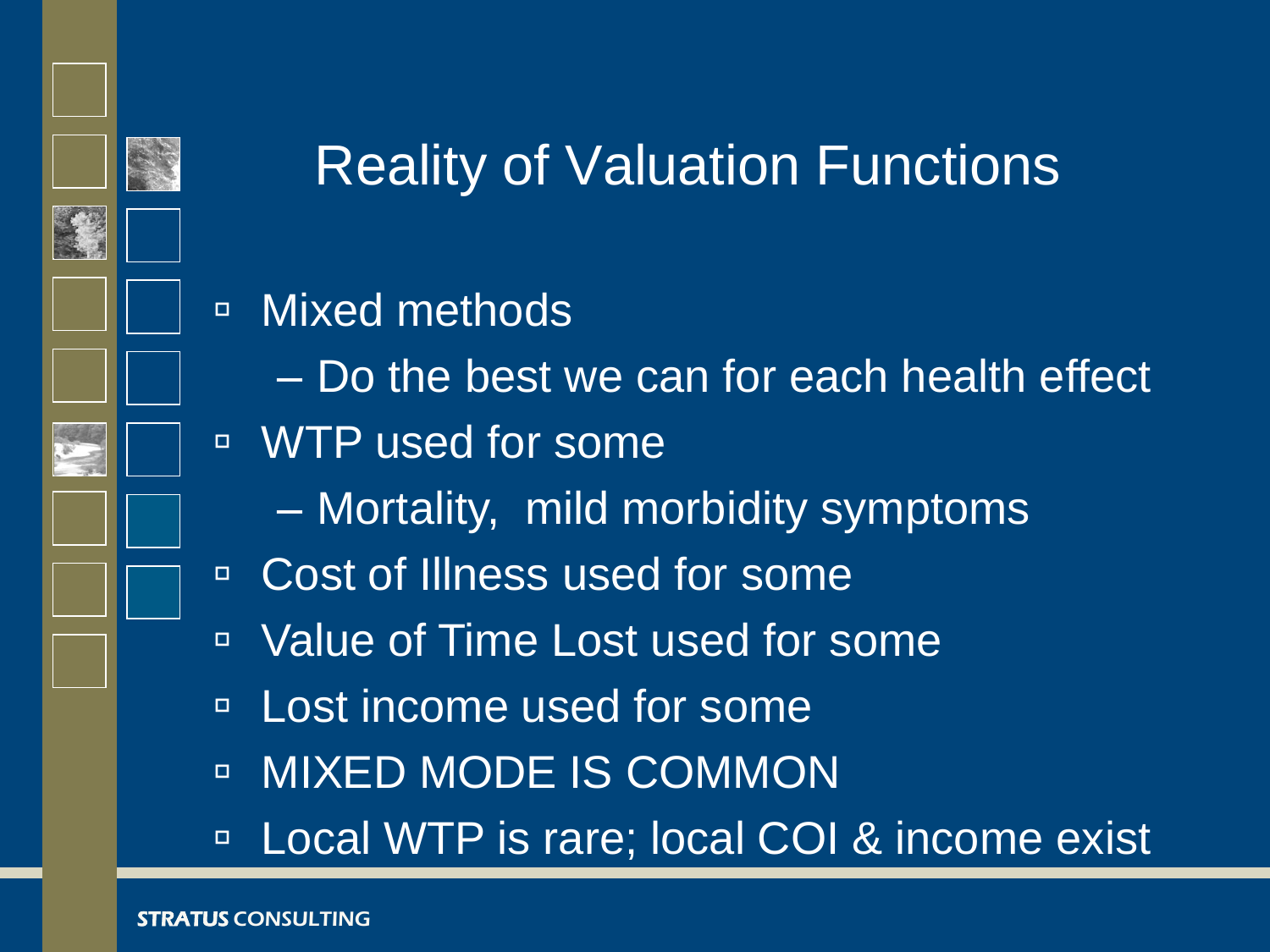# What Changes for 2012 Valuations?

#### **EVERYTHING**

- Analytical date of matters
- $\overline{P}$  Basis year of '12 AQMP benefits values = 2005
- □ 2 implications of basis year
	- Inflation. All analysis based on 2005 prices
	- Income. Will be based analytical year
		- WTP increases with real income
		- Income elasticity of demand
		- Real income growth: 2010 federal estimates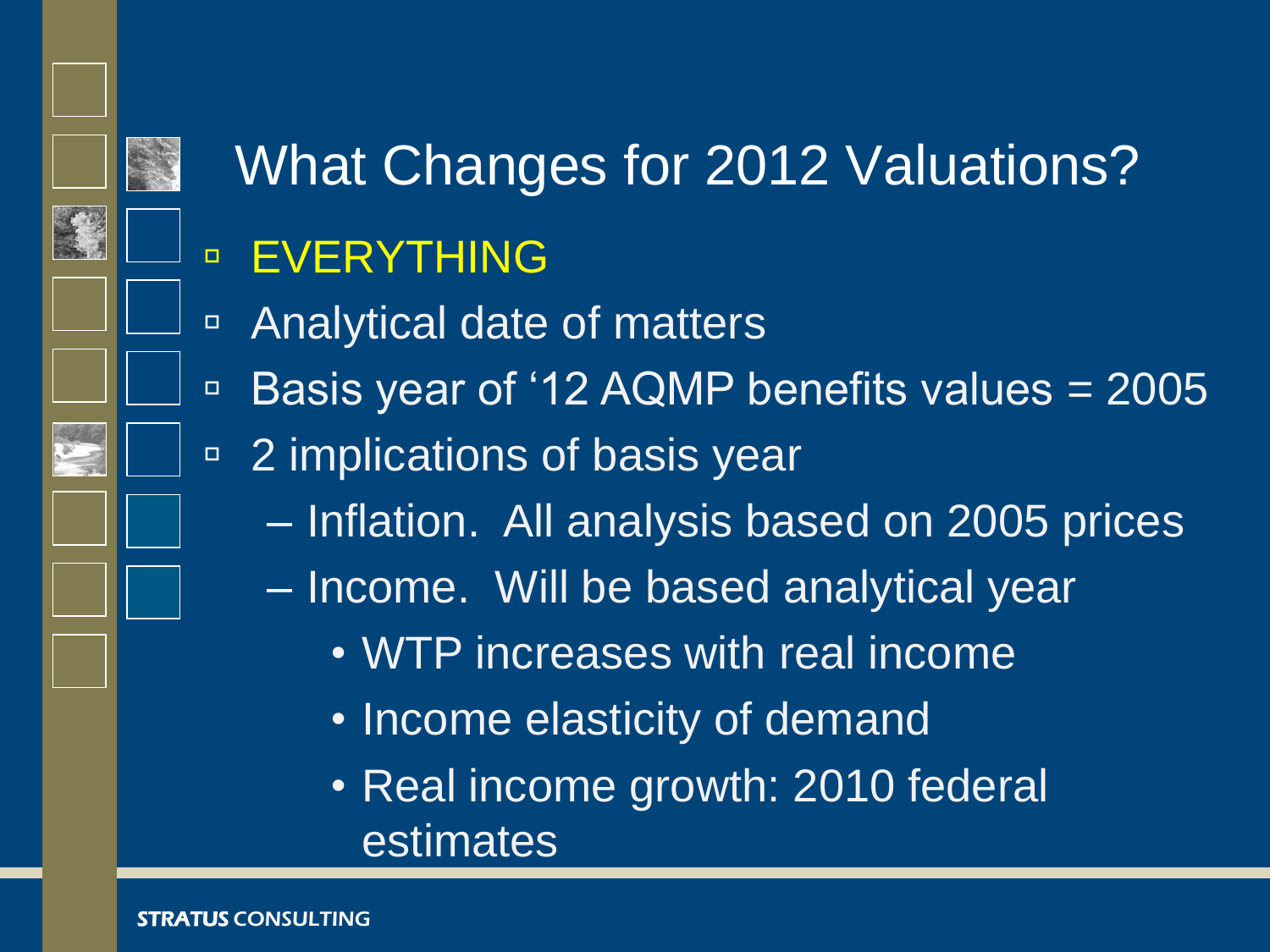

## Valuing Fatal Risk Reductions "Value of Statistical Life" or VSL

- □ VSL is misnomer, but entrenched in literature □ Concept is WTP for a small reduction in a fatal
	- $-$  E.g., WTP for a 10<sup>-6</sup> risk reduction in probability of dying is in range of \$1 to \$10
- <sup>n</sup> If 1 million people will experience a 10<sup>-6</sup> risk reduction
	- One expected death (or "statistical death)
	- $-$  Sum of all WTP = \$1 to \$10 million = VSL

risk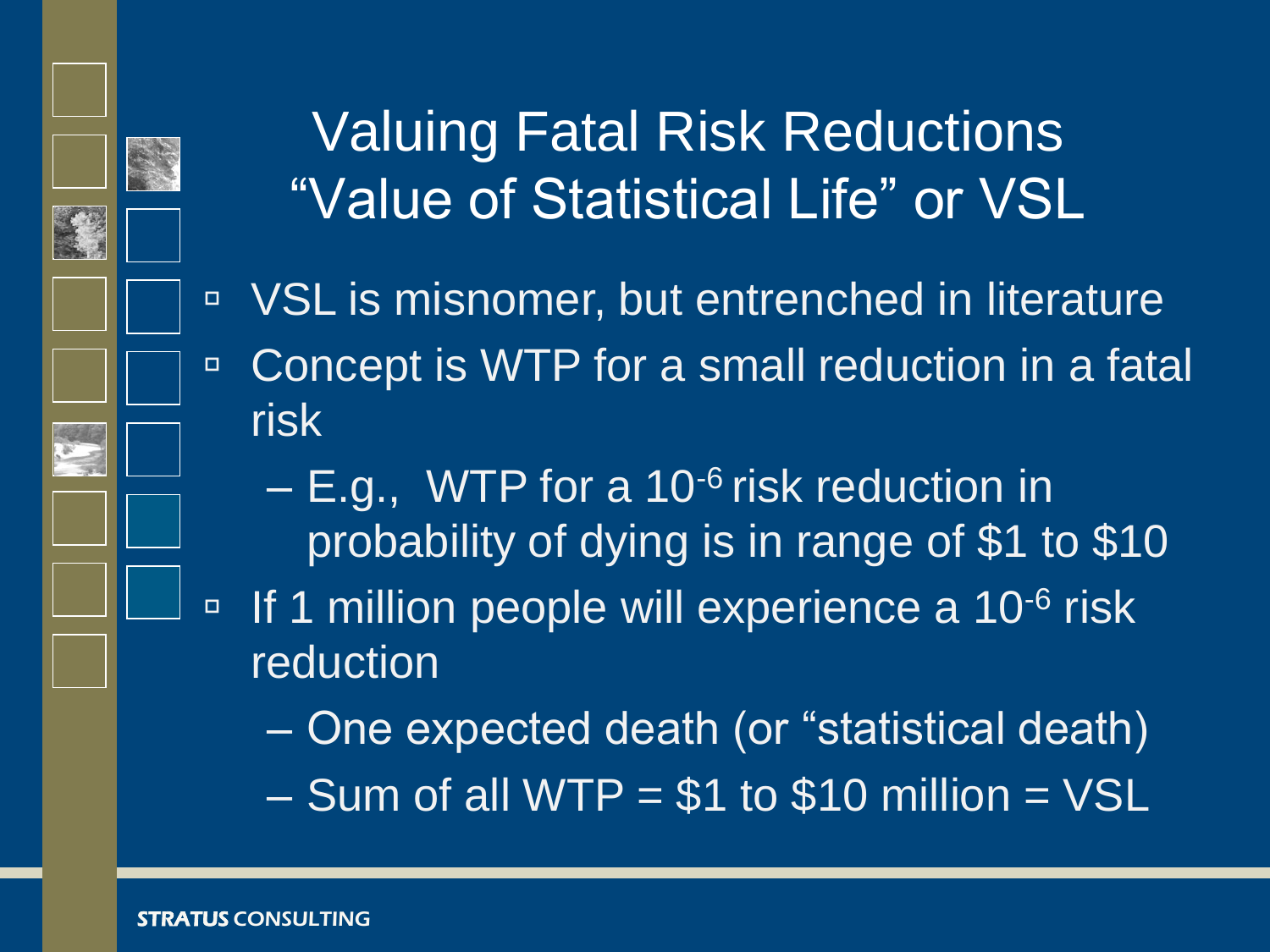

# VSL in 2007 AQMP Based on Then Current EPA Methods

- □ EPA always bases VSL on range of values from published studies
- $\overline{1}$  In 2004 2006 time EPA commissioned 3 meta-analysis literature reviews
- □ In simple terms, EPAs decision was to use:
	- Middle study as mean of VSL distribution
	- Highest study as 75 percentile
	- Lowest study as 25 percentile
	- Estimate a normal distribution
- □ ~\$5.5 million in 2000 prices and income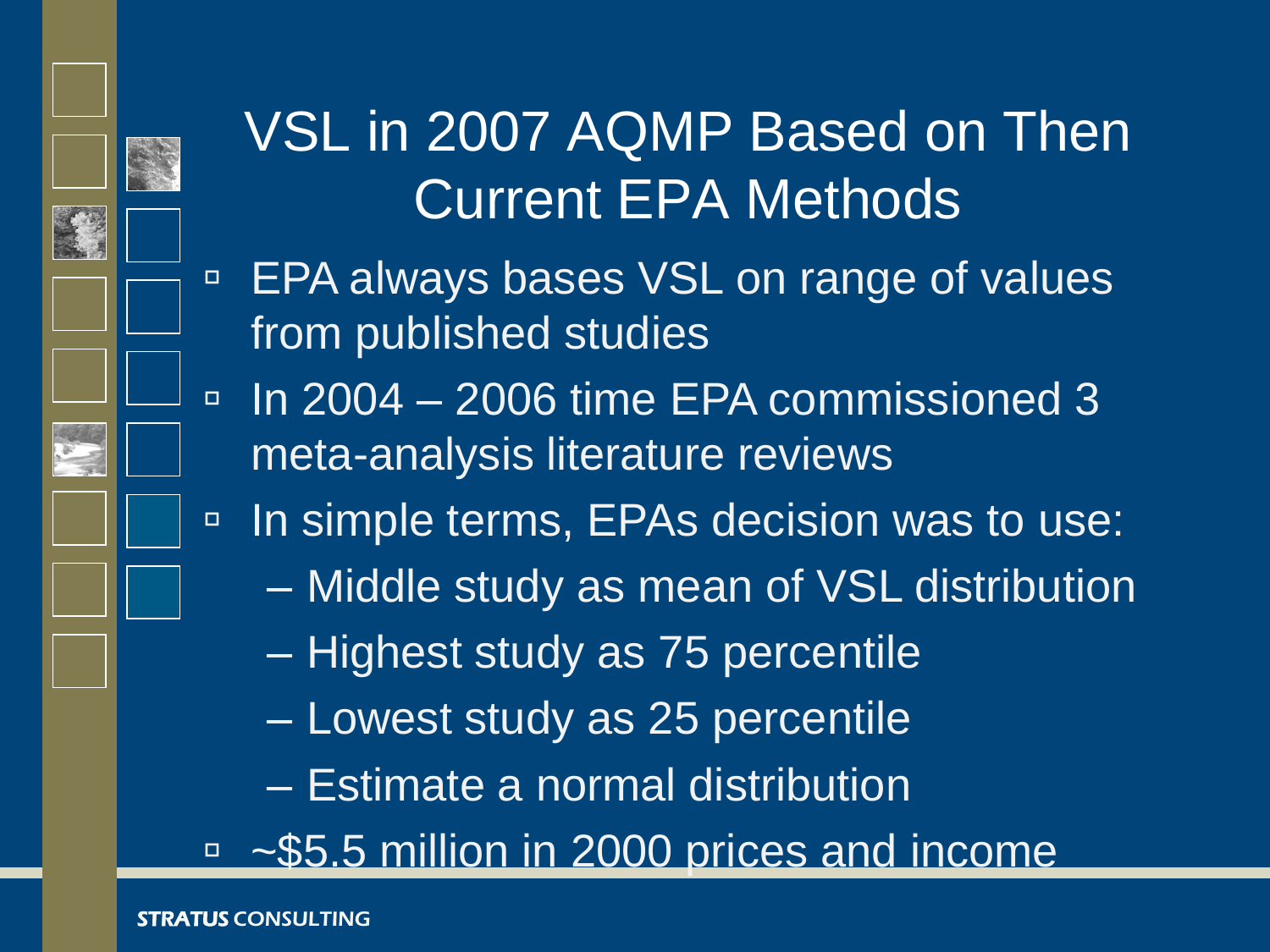



- VSL used in previous years was "repealed"
	- Never formally peer reviewed by full suite of EPA science advisors nor adopted in writing by OMB or EPA (always "interim")
- Therefore EPA would use the previous VSL that had been formally reviewed and adopted in OMB and EPA Guidance – Call that the "2000 VSL Policy"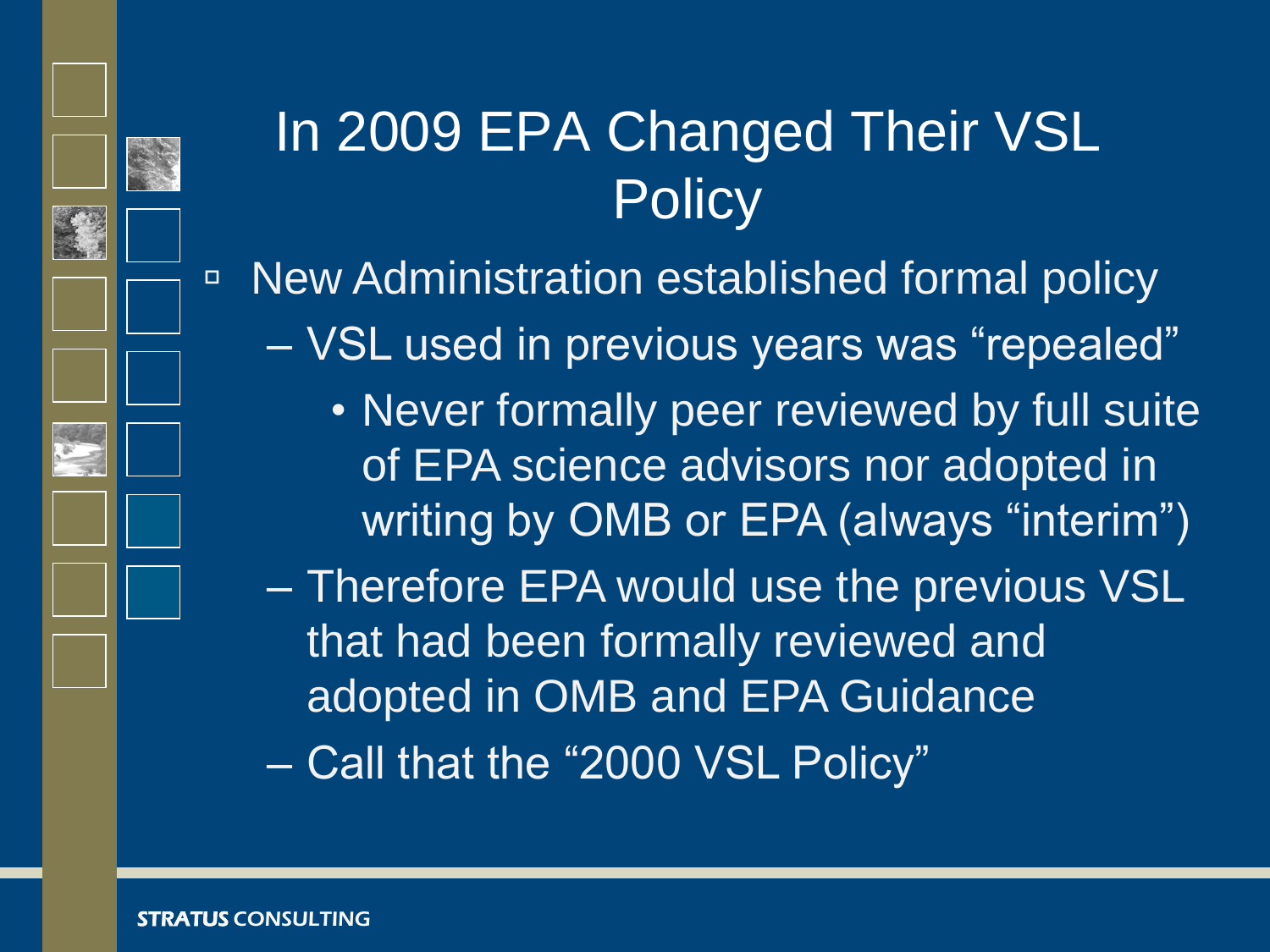

#### The 2000 VSL Policy

- Based on Meta-Analysis done by Viscusi (1992)
	- Selected 26 studies
	- 20 wage based studies
	- 6 stated preference studies
	- Majority of studies from "80s, few from "70s
- □ EPA estimated a skewed (Weibull) distribution that best fit the 26 data points.
- $\textdegree$  VSL = \$6.3 million in 2000 prices and income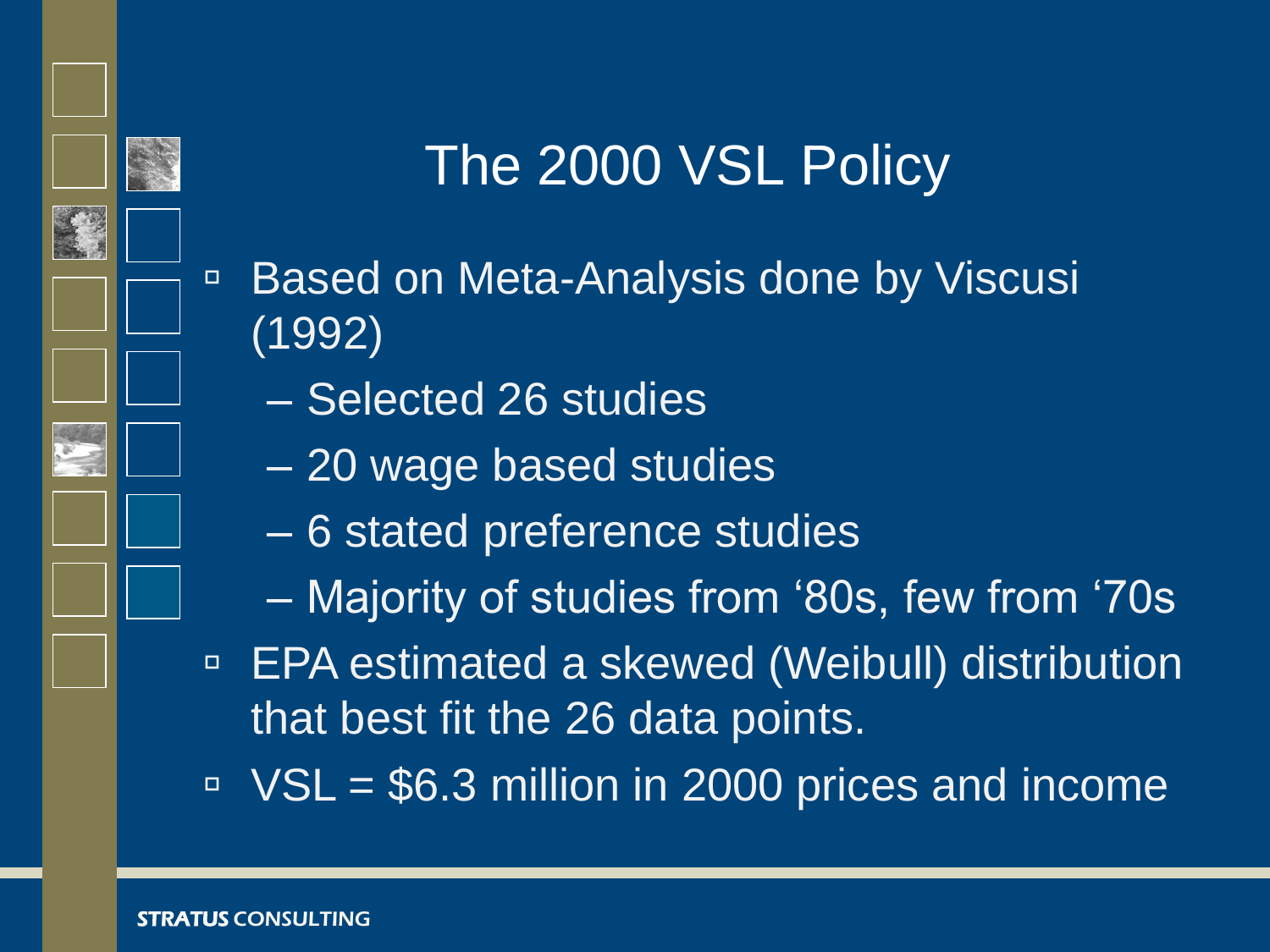### Issues with Current EPA VSL Policy

- □ Few stated preference studies
- Both wage hedonic and stated preference studies methods have changed a lot
- □ Clear trend in recent stated preference studies have found lower values since "80s
- □ Age of studies makes adjusting for inflation and real income growth dominate the estimates of values in 2010 or future
- Viscusi no longer recommends his 1992 paper as the basis of VSL for policy purposes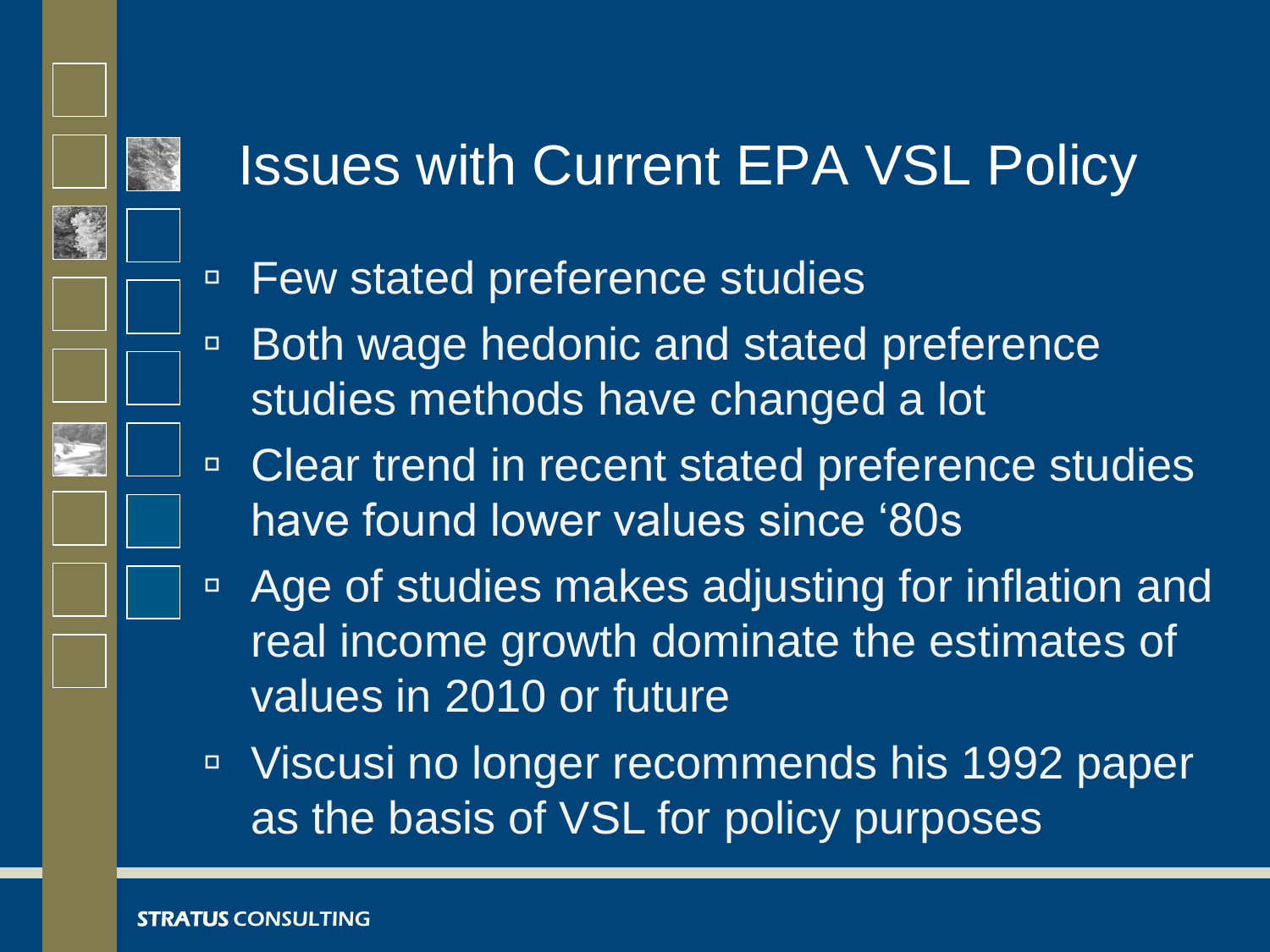### Recommendation for 2012 AQMP

- □ Do not select VSL based on current EPA policy
- Base VSL on one of the meta-analysis studies from mid-2000"s set
	- Kochi et al. (2006). An empirical Bayesian meta-analysis
	- Reviewed 196 VSL studies, selected 40
		- Included 60 data sets (ie., 60 estimates)
		- Published between "74 and "2000
		- Included 42 wage and 18 stated preference studies